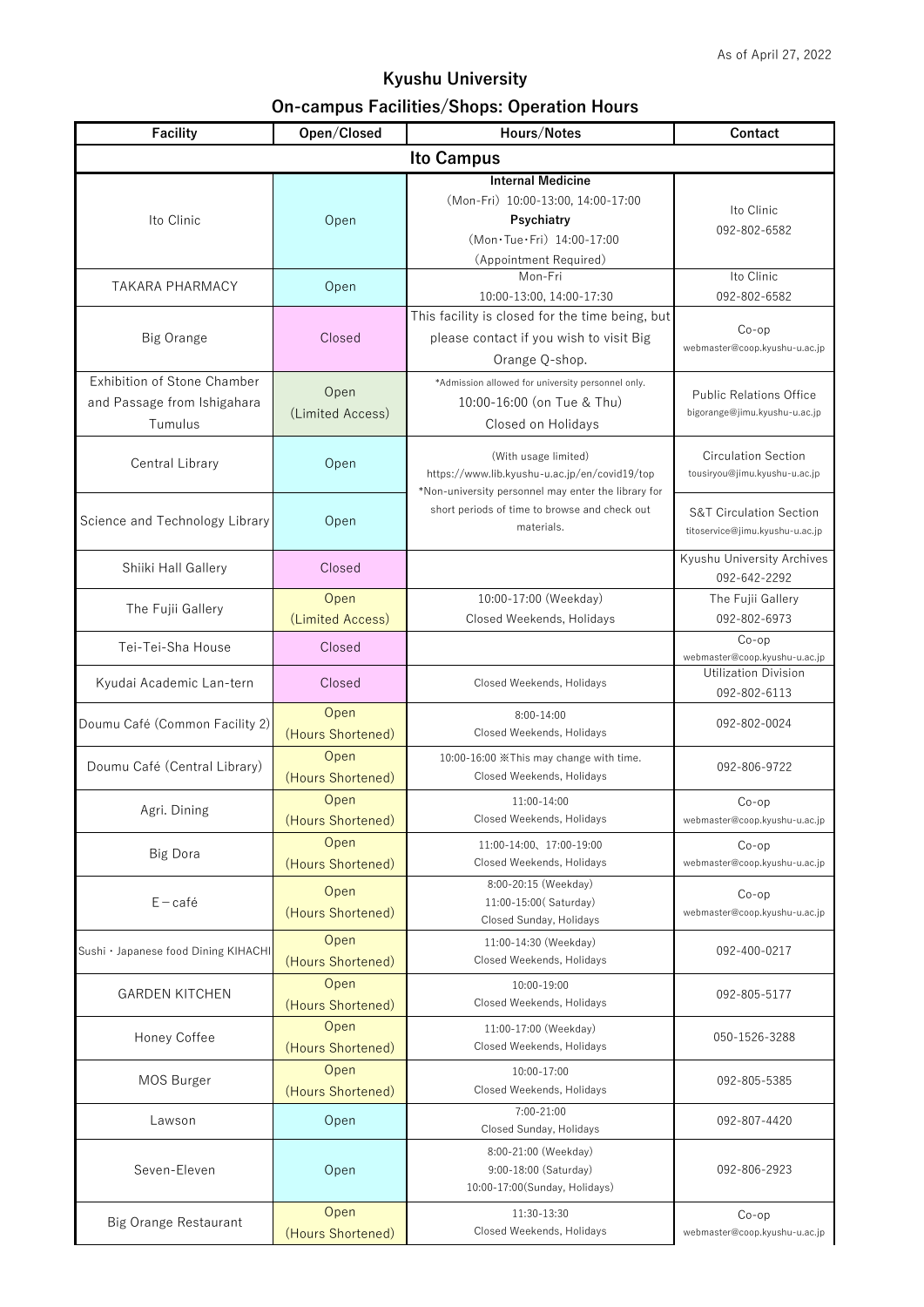| <b>Facility</b>                                        | Open/Closed               | Hours/Notes                                                                                               | <b>Contact</b>                            |
|--------------------------------------------------------|---------------------------|-----------------------------------------------------------------------------------------------------------|-------------------------------------------|
| $ITRI \cdot ITO$                                       | Open<br>(Hours Shortened) | 11:00-15:00 (Monday)<br>11:00-21:00 (Tuesday~Saturday)<br>Closed Sunday, Holidays                         | 092-807-0270                              |
| $L - \text{café}$                                      | Open<br>(Hours Shortened) | 10:00-14:00<br>Closed Weekends, Holidays                                                                  | $Co$ -op<br>webmaster@coop.kyushu-u.ac.jp |
| <b>Big Sand</b>                                        | Open                      | 10:00-14:00、16:00-20:30(Weekday)                                                                          | $Co$ -op                                  |
| Co-op Main Dining (1F)                                 | (Hours Shortened)         | 11:00-14:00 (Weekends, Holiday)                                                                           | webmaster@coop.kyushu-u.ac.jp             |
| Takeout                                                | Open                      | 11:00-17:00<br>Closed Weekends, Holidays                                                                  | $Co$ -op<br>webmaster@coop.kyushu-u.ac.jp |
| Bread & Café                                           | Closed                    |                                                                                                           | $Co$ -op<br>webmaster@coop.kyushu-u.ac.jp |
| Co-op Big Dining (BF)                                  | Open<br>(Hours Shortened) | 11:30-13:30<br>Closed Weekends, Holidays                                                                  | $Co$ -op<br>webmaster@coop.kyushu-u.ac.jp |
| Qasis                                                  | Open<br>(Hours Shortened) | $9:00 - 15:00$<br>Closed Weekends, Holidays                                                               | $Co$ -op<br>webmaster@coop.kyushu-u.ac.jp |
| Big Sky                                                | Open<br>(Hours Shortened) | 11:00-14:00 (Weekday)<br>Closed Weekends, Holidays                                                        | $Co$ -op<br>webmaster@coop.kyushu-u.ac.jp |
| Big Orange Q-shop                                      | Closed                    | This facility is closed for the time being, but please contact if<br>you wish to visit Big Orange Q-shop. | $Co$ -op<br>webmaster@coop.kyushu-u.ac.jp |
| Co-op Koh-Koh-Sha House<br>Student Life Zone           | Open<br>(Hours Shortened) | 8:00-19:00 (Weekday)<br>10:00-14:00 (Saturday)<br>Closed on Sundays, Holidays                             | $Co$ -op<br>webmaster@coop.kyushu-u.ac.jp |
| Co-op Koh-Koh-Sha House<br><b>Student Support Zone</b> | Open<br>(Hours Shortened) | 8:00-19:00 (Weekday)<br>10:00-14:00 (Saturday)<br>Closed on Sundays, Holidays                             | $Co$ -op<br>webmaster@coop.kyushu-u.ac.jp |
| Co-op Koh-Koh-Sha House<br>Order Counter               | Open<br>(Hours Shortened) | 10:00-17:00 (Weekday)<br>Closed on Weekends, Holidays                                                     | $Co$ -op<br>webmaster@coop.kyushu-u.ac.jp |
| Co-op Koh-Koh-Sha House<br><b>Travel Help Desk</b>     | Closed                    |                                                                                                           | $Co$ -op<br>webmaster@coop.kyushu-u.ac.jp |
| Co-op Store (East Zone 1)                              | Open<br>(Hours Shortened) | 8:20-18:30 (Weekday)<br>(Order Counter 10:00-16:00)<br>Closed on Weekends, Holidays                       | $Co$ -op<br>webmaster@coop.kyushu-u.ac.jp |
| Co-op Store (Central Library)                          | Open<br>(Hours Shortened) | 9:00-17:30 (Weekday)<br>Closed on Weekends, Holidays                                                      | $Co$ -op<br>webmaster@coop.kyushu-u.ac.jp |
| Co-op Store (West zone 2)                              | Open<br>(Hours Shortened) | 8:20-20:00 (Weekday)<br>10:00-15:00 (Weekends, Holidays)                                                  | $Co$ -op<br>webmaster@coop.kyushu-u.ac.jp |
| Co-op Store (Big Dora)                                 | Open<br>(Hours Shortened) | 8:20-19:00 (Weekday)<br>Closed on Weekends, Holidays                                                      | $Co$ -op<br>webmaster@coop.kyushu-u.ac.jp |
| Library Café Libca                                     | Open<br>(Hours Shortened) | 11:00-14:00<br>Closed on Weekends, Holidays                                                               | $Co$ -op<br>webmaster@coop.kyushu-u.ac.jp |
| Co-op Store (West Zone 5)                              | Open<br>(Hours Shortened) | 8:20-19:00 (Weekday)<br>(Order Counter 10:00-16:00)<br>Closed on Weekends, Holidays                       | $Co$ -op<br>webmaster@coop.kyushu-u.ac.jp |
| Co-op Store (Ito Harmony House)                        | Open                      | 17:00-20:00 (Weekday, Saturday)<br>11:00-14:00 (Sunday, Holidays)                                         | $Co$ -op<br>webmaster@coop.kyushu-u.ac.jp |